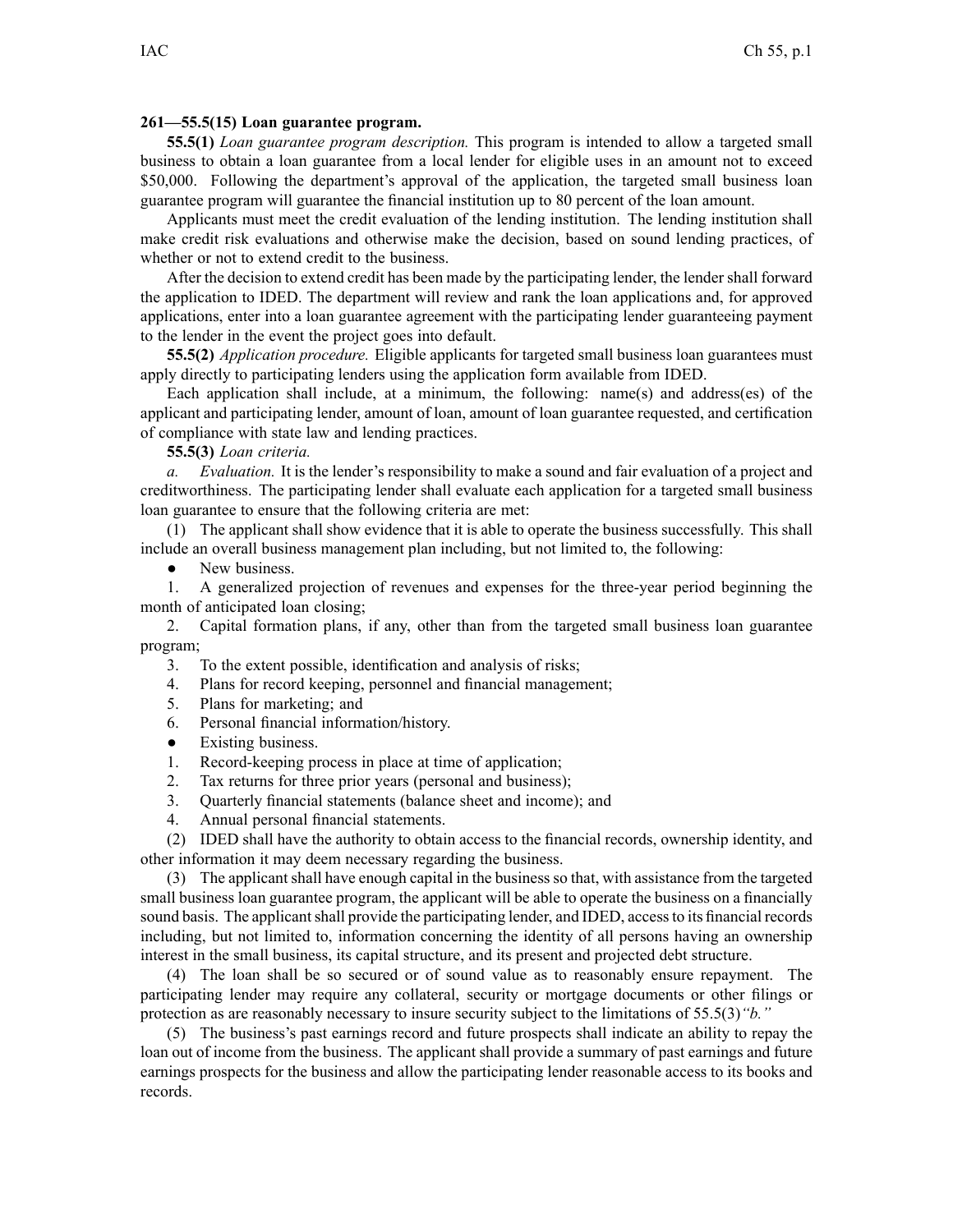**55.5(4)** *Minority and women contractors.* Businesses awarded funds under this program shall, to the fullest extent possible, attempt to utilize minority and women contractors, suppliers, and professionals in performance of any project funded by <sup>a</sup> loan guaranteed under the targeted small business finance program.

**55.5(5)** *Loan eligibility and purposes.* A targeted small business loan guarantee shall be used for legitimate business expenses, including, but not limited to, purchase of and improvement to land and buildings, equipment and furnishings, working capital, inventory, supplies, or operating expenses.

**55.5(6)** *Ineligible uses.* The department shall not issue <sup>a</sup> loan guarantee to facilitate refinancing of existing debt. Existing debt in the context of thisrule does not include interim financing obtained after the date of <sup>a</sup> targeted small business loan guarantee award. The department shall not issue <sup>a</sup> loan guarantee to facilitate financing of <sup>a</sup> project which would consist of relocation of an existing business within Iowa.

**55.5(7)** *Lender responsibilities.* Participating lenders shall take affirmative action to encourage certified targeted small businesses to apply for loans which would be guaranteed under the targeted small business finance program. Lenders shall assist applicants in preparation of loan applications and supporting documentation and in determination of financial feasibility of proposed targeted small business ventures. Lenders shall prepare the targeted small business loan guarantee applications and shall submit them for consideration and action to the department. Lenders shall perform all necessary and standard loan servicing activities for each loan secured by <sup>a</sup> targeted small business loan guarantee.

**55.5(8)** *Administration of loans.* Participating lenders shall hold the loan instrument and shall receive all payments of principal and interest. The participating lender (noteholder) shall not, without prior consent of the department:

- *a.* Make or consent to any substantial changes in the terms of any loan instrument;
- *b.* Make or consent to releases of security or collateral on the loan;
- *c.* Accelerate the maturity of the note;
- *d.* Sue upon any loan instrument;

*e.* Waive any claim against any borrower, cosigner, guarantor, obligor, or standby creditor arising from any of the loan documents. All loan servicing actions shall be the responsibility of the participating lender, who shall follow accepted standards of loan servicing employed by prudent lenders.

**55.5(9)** *Events of default.* After <sup>a</sup> loan is in default for <sup>a</sup> period of 60 days, the lender shall within 10 days notify IDED of the default and recommend <sup>a</sup> course of action.

**55.5(10)** *Default and eligibility for payment.* A default is not eligible for paymen<sup>t</sup> until the lender has satisfied all administrative and legal remedies for settlement of the loan and the loan has been reduced to judgment by the lender. After the default has been reduced to judgment and the guarantee paid from the loan reserve account, the department is entitled to an assignment of the judgment. The attorney general may take all appropriate action to enforce the judgment or may enter into an agreemen<sup>t</sup> with the lender or the department to provide for enforcement. Upon collection of the amount guaranteed, any excess collected shall be applied first to principal and then to interest and be paid to the lender or to the department as their respective interests may appear.

**55.5(11)** *Costs of collection.* The participating lender is responsible for all costs and fees, including, but not limited to, attorney's fees associated with the collection of loans and reducing any default to judgment.

**55.5(12)** *Sharing of repayment proceeds and collateral.* All repayments, security or guarantee of any nature, including without limitation, rights of setoff and counterclaim, which the lender or the department jointly or severally may at any time recover from any course whatsoever or have the right to recover on any guaranteed loan, shall repay and secure the interest of the lender and the department in the same proportion as such interest bears respectively to the guaranteed loan.